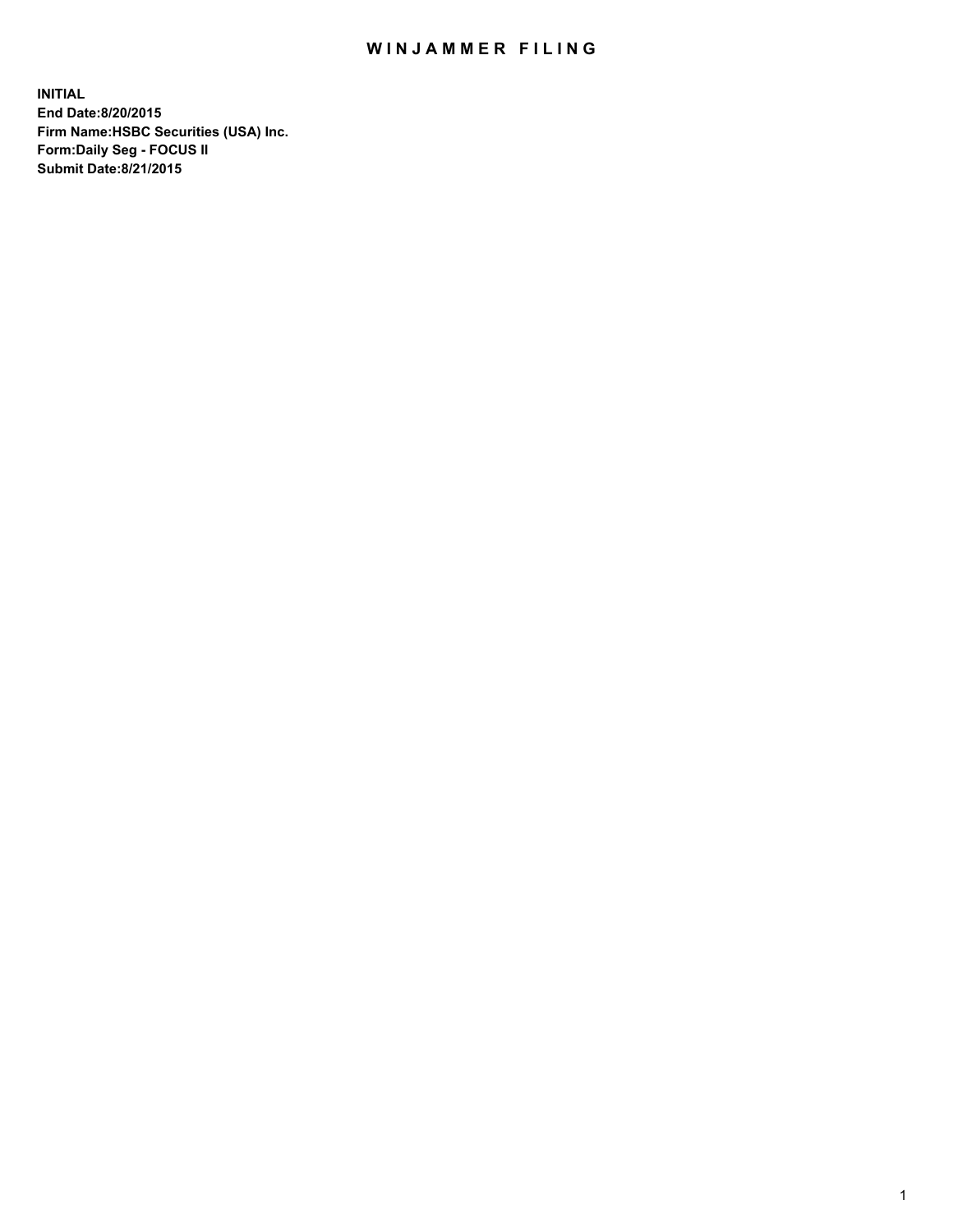## **INITIAL End Date:8/20/2015 Firm Name:HSBC Securities (USA) Inc. Form:Daily Seg - FOCUS II Submit Date:8/21/2015 Daily Segregation - Cover Page**

| Name of Company<br><b>Contact Name</b><br><b>Contact Phone Number</b><br><b>Contact Email Address</b>                                                                                                                                                                                                                          | <b>HSBC Securities (USA) Inc.</b><br>Steven richardson<br>212-525-6445<br>steven.richardson@us.hsbc.com |
|--------------------------------------------------------------------------------------------------------------------------------------------------------------------------------------------------------------------------------------------------------------------------------------------------------------------------------|---------------------------------------------------------------------------------------------------------|
| FCM's Customer Segregated Funds Residual Interest Target (choose one):<br>a. Minimum dollar amount: ; or<br>b. Minimum percentage of customer segregated funds required:%; or<br>c. Dollar amount range between: and; or<br>d. Percentage range of customer segregated funds required between: % and %.                        | 50,000,000<br>0 <sub>0</sub><br>0 <sub>0</sub>                                                          |
| FCM's Customer Secured Amount Funds Residual Interest Target (choose one):<br>a. Minimum dollar amount: ; or<br>b. Minimum percentage of customer secured funds required:%; or<br>c. Dollar amount range between: and; or<br>d. Percentage range of customer secured funds required between:% and%.                            | 10,000,000<br><u>0</u><br>0 <sub>0</sub><br>0 <sub>0</sub>                                              |
| FCM's Cleared Swaps Customer Collateral Residual Interest Target (choose one):<br>a. Minimum dollar amount: ; or<br>b. Minimum percentage of cleared swaps customer collateral required:% ; or<br>c. Dollar amount range between: and; or<br>d. Percentage range of cleared swaps customer collateral required between:% and%. | 70,000,000<br>00<br><u>00</u>                                                                           |

Attach supporting documents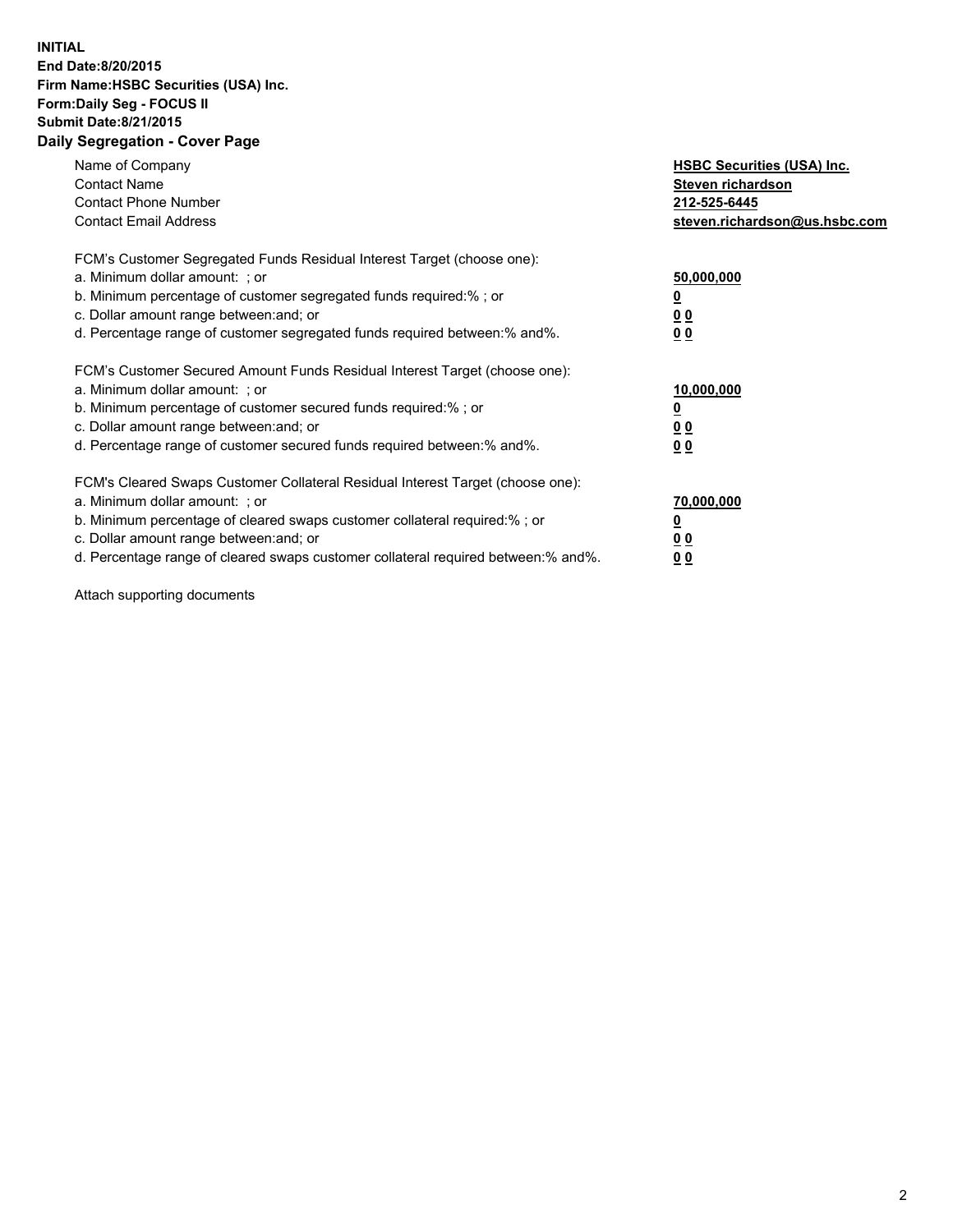**INITIAL End Date:8/20/2015 Firm Name:HSBC Securities (USA) Inc. Form:Daily Seg - FOCUS II Submit Date:8/21/2015 Daily Segregation - Secured Amounts** Foreign Futures and Foreign Options Secured Amounts

|     | Foreign Futures and Foreign Options Secured Amounts                                         |                            |  |
|-----|---------------------------------------------------------------------------------------------|----------------------------|--|
|     | Amount required to be set aside pursuant to law, rule or regulation of a foreign            | $Q$ [7305]                 |  |
|     | government or a rule of a self-regulatory organization authorized thereunder                |                            |  |
| 1.  | Net ledger balance - Foreign Futures and Foreign Option Trading - All Customers             |                            |  |
|     | A. Cash                                                                                     | 52,461,814 [7315]          |  |
|     | B. Securities (at market)                                                                   | 44,218,893 [7317]          |  |
| 2.  | Net unrealized profit (loss) in open futures contracts traded on a foreign board of trade   | 2,333,599 [7325]           |  |
| 3.  | Exchange traded options                                                                     |                            |  |
|     | a. Market value of open option contracts purchased on a foreign board of trade              | $0$ [7335]                 |  |
|     | b. Market value of open contracts granted (sold) on a foreign board of trade                | $0$ [7337]                 |  |
| 4.  | Net equity (deficit) (add lines 1.2. and 3.)                                                | 99,014,306 [7345]          |  |
| 5.  | Account liquidating to a deficit and account with a debit balances - gross amount           | 2,137,358 [7351]           |  |
|     | Less: amount offset by customer owned securities                                            | -2,137,358 [7352] 0 [7354] |  |
| 6.  | Amount required to be set aside as the secured amount - Net Liquidating Equity              | 99,014,306 [7355]          |  |
|     | Method (add lines 4 and 5)                                                                  |                            |  |
| 7.  | Greater of amount required to be set aside pursuant to foreign jurisdiction (above) or line | 99,014,307 [7360]          |  |
|     | 6.                                                                                          |                            |  |
|     | FUNDS DEPOSITED IN SEPARATE REGULATION 30.7 ACCOUNTS                                        |                            |  |
| 1.  | Cash in banks                                                                               |                            |  |
|     | A. Banks located in the United States                                                       | 34,013,366 [7500]          |  |
|     | B. Other banks qualified under Regulation 30.7                                              | 0 [7520] 34,013,366 [7530] |  |
| 2.  | <b>Securities</b>                                                                           |                            |  |
|     | A. In safekeeping with banks located in the United States                                   | 44,218,893 [7540]          |  |
|     | B. In safekeeping with other banks qualified under Regulation 30.7                          | 0 [7560] 44,218,893 [7570] |  |
| 3.  | Equities with registered futures commission merchants                                       |                            |  |
|     | A. Cash                                                                                     | $0$ [7580]                 |  |
|     | <b>B.</b> Securities                                                                        | $0$ [7590]                 |  |
|     | C. Unrealized gain (loss) on open futures contracts                                         | $0$ [7600]                 |  |
|     | D. Value of long option contracts                                                           | $0$ [7610]                 |  |
|     | E. Value of short option contracts                                                          | 0 [7615] 0 [7620]          |  |
| 4.  | Amounts held by clearing organizations of foreign boards of trade                           |                            |  |
|     | A. Cash                                                                                     | $0$ [7640]                 |  |
|     | <b>B.</b> Securities                                                                        | $0$ [7650]                 |  |
|     | C. Amount due to (from) clearing organization - daily variation                             | $0$ [7660]                 |  |
|     | D. Value of long option contracts                                                           | $0$ [7670]                 |  |
|     | E. Value of short option contracts                                                          | 0 [7675] 0 [7680]          |  |
| 5.  | Amounts held by members of foreign boards of trade                                          |                            |  |
|     | A. Cash                                                                                     | 47,957,342 [7700]          |  |
|     | <b>B.</b> Securities                                                                        | $0$ [7710]                 |  |
|     | C. Unrealized gain (loss) on open futures contracts                                         | 2,333,599 [7720]           |  |
|     | D. Value of long option contracts                                                           | $0$ [7730]                 |  |
|     | E. Value of short option contracts                                                          | 0 [7735] 50,290,941 [7740] |  |
| 6.  | Amounts with other depositories designated by a foreign board of trade                      | <u>0</u> [7760]            |  |
| 7.  | Segregated funds on hand                                                                    | $0$ [7765]                 |  |
| 8.  | Total funds in separate section 30.7 accounts                                               | 128,523,200 [7770]         |  |
| 9.  | Excess (deficiency) Set Aside for Secured Amount (subtract line 7 Secured Statement         | 29,508,893 [7380]          |  |
|     | Page 1 from Line 8)                                                                         |                            |  |
| 10. | Management Target Amount for Excess funds in separate section 30.7 accounts                 | 10,000,000 [7780]          |  |
| 11. | Excess (deficiency) funds in separate 30.7 accounts over (under) Management Target          | 19,508,893 [7785]          |  |
|     |                                                                                             |                            |  |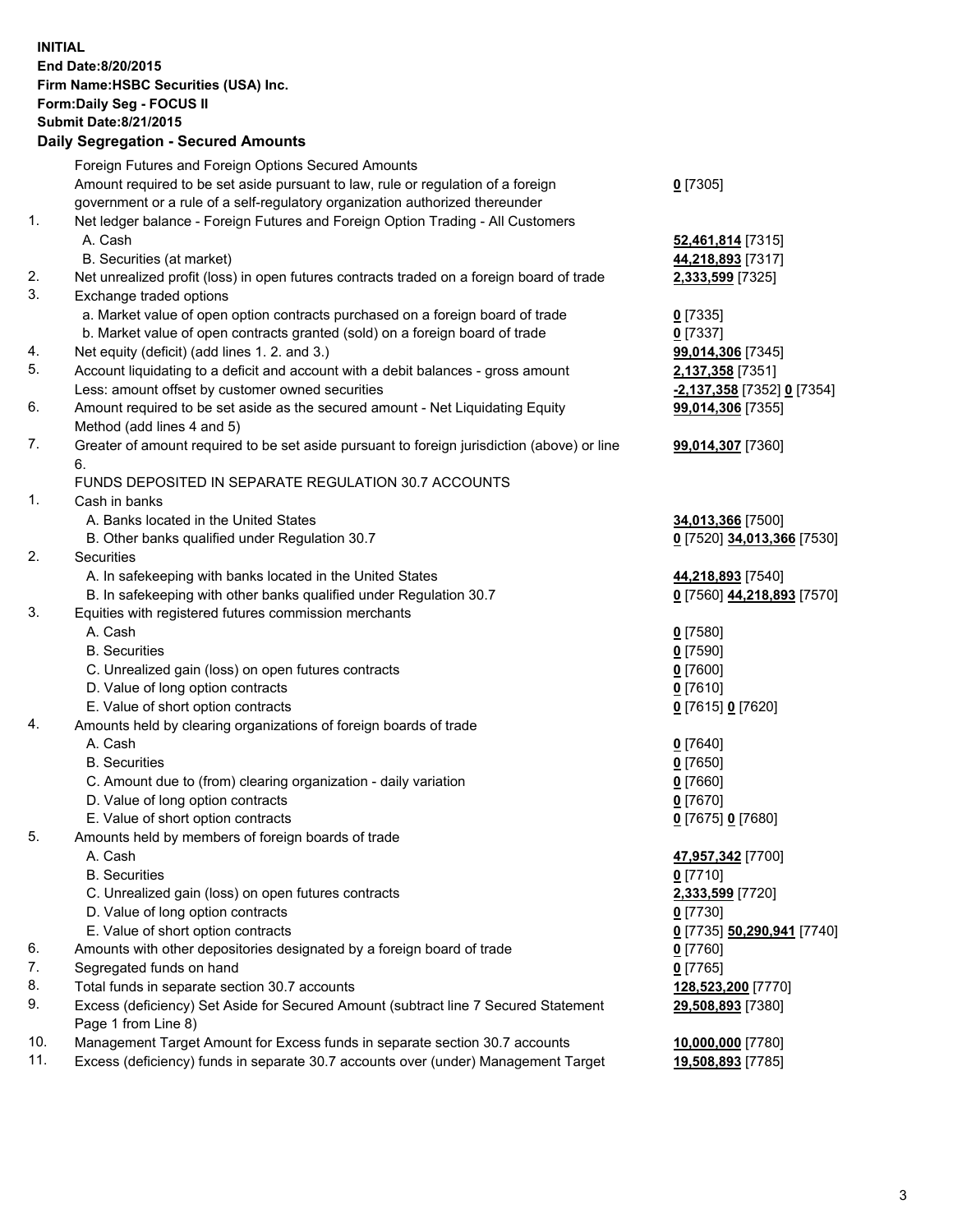| <b>INITIAL</b> | End Date:8/20/2015<br>Firm Name: HSBC Securities (USA) Inc.<br>Form: Daily Seg - FOCUS II<br><b>Submit Date:8/21/2015</b><br>Daily Segregation - Segregation Statement |                                |
|----------------|------------------------------------------------------------------------------------------------------------------------------------------------------------------------|--------------------------------|
|                | SEGREGATION REQUIREMENTS(Section 4d(2) of the CEAct)                                                                                                                   |                                |
| 1.             | Net ledger balance                                                                                                                                                     |                                |
|                | A. Cash                                                                                                                                                                | 294,031,778 [7010]             |
|                | B. Securities (at market)                                                                                                                                              | 741,681,377 [7020]             |
| 2.             | Net unrealized profit (loss) in open futures contracts traded on a contract market                                                                                     | -249,025,730 [7030]            |
| 3.             | Exchange traded options                                                                                                                                                |                                |
|                | A. Add market value of open option contracts purchased on a contract market                                                                                            | 125,806,157 [7032]             |
|                | B. Deduct market value of open option contracts granted (sold) on a contract market                                                                                    | 11,491,938 [7033]              |
| 4.             | Net equity (deficit) (add lines 1, 2 and 3)                                                                                                                            | 901,001,644 [7040]             |
| 5.             | Accounts liquidating to a deficit and accounts with                                                                                                                    |                                |
|                | debit balances - gross amount                                                                                                                                          | 115,152,259 [7045]             |
|                | Less: amount offset by customer securities                                                                                                                             | -115,152,257 [7047] 2 [7050]   |
| 6.             | Amount required to be segregated (add lines 4 and 5)                                                                                                                   | 901,001,646 [7060]             |
|                | FUNDS IN SEGREGATED ACCOUNTS                                                                                                                                           |                                |
| 7.             | Deposited in segregated funds bank accounts                                                                                                                            |                                |
|                | A. Cash                                                                                                                                                                | 48,778,954 [7070]              |
|                | B. Securities representing investments of customers' funds (at market)                                                                                                 | $0$ [7080]                     |
|                | C. Securities held for particular customers or option customers in lieu of cash (at<br>market)                                                                         | 124,162,843 [7090]             |
| 8.             | Margins on deposit with derivatives clearing organizations of contract markets                                                                                         |                                |
|                | A. Cash                                                                                                                                                                | 28,044,507 [7100]              |
|                | B. Securities representing investments of customers' funds (at market)                                                                                                 | 149,551,938 [7110]             |
|                | C. Securities held for particular customers or option customers in lieu of cash (at<br>market)                                                                         | 617,518,534 [7120]             |
| 9.             | Net settlement from (to) derivatives clearing organizations of contract markets                                                                                        | -105,645,183 <sup>[7130]</sup> |
| 10.            | Exchange traded options                                                                                                                                                |                                |
|                | A. Value of open long option contracts                                                                                                                                 | 125,806,157 [7132]             |
|                | B. Value of open short option contracts                                                                                                                                | -11,491,938 [7133]             |
| 11.            | Net equities with other FCMs                                                                                                                                           |                                |
|                | A. Net liquidating equity                                                                                                                                              | 39,554,658 [7140]              |
|                | B. Securities representing investments of customers' funds (at market)                                                                                                 | $\underline{0}$ [7160]         |
|                | C. Securities held for particular customers or option customers in lieu of cash (at<br>market)                                                                         | $0$ [7170]                     |
| 12.            | Segregated funds on hand                                                                                                                                               | $0$ [7150]                     |
| 13.            | Total amount in segregation (add lines 7 through 12)                                                                                                                   | 1,016,280,470 [7180]           |
| 14.            | Excess (deficiency) funds in segregation (subtract line 6 from line 13)                                                                                                | 115,278,824 [7190]             |
| 15.            | Management Target Amount for Excess funds in segregation                                                                                                               | 50,000,000 [7194]              |

16. Excess (deficiency) funds in segregation over (under) Management Target Amount Excess

**65,278,824** [7198]